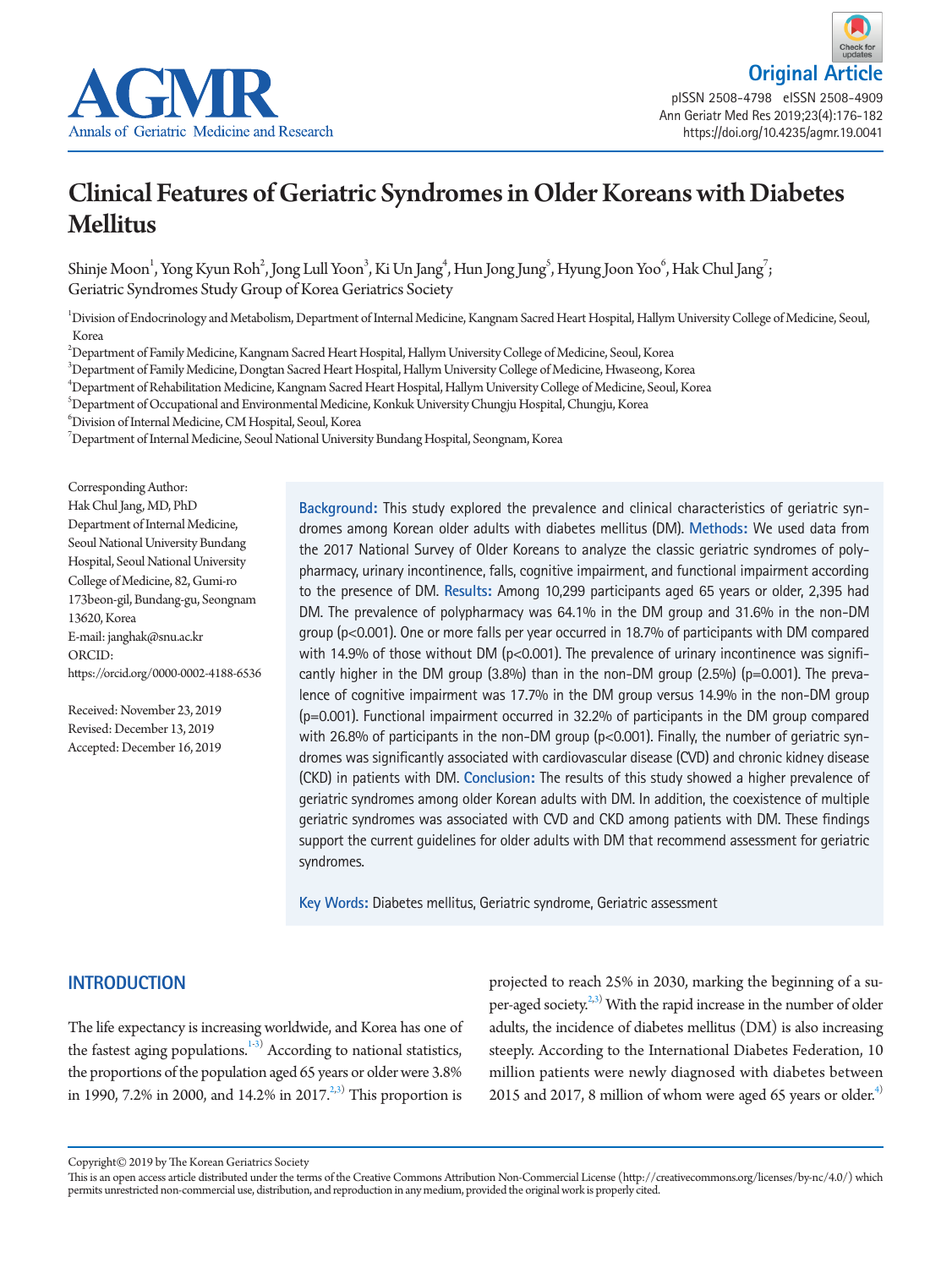In Korea, the prevalence of DM in people aged  $\geq 65$  years was 30% in 201[6](#page-5-4). $3,5,6$  $3,5,6$  $3,5,6$ 

The treatment of DM in older adults is often difficult because of their impaired physical, psychological, and cognitive functions.<sup>[7\)](#page-5-1)</sup> Moreover, older adults with DM have an increased risk of premature death and comorbid diseases such as hypertension, coronary heart disease, and stroke compared with individuals without dia-betes.<sup>8[,9](#page-5-5))</sup> Also, atypical symptoms occur in older adults with DM because of multi-morbidity and polypharmacy.<sup>[6](#page-5-4)[-8](#page-5-2)[,10](#page-5-6)[,11\)](#page-5-7)</sup> Therefore, a comprehensive approach to various symptoms is necessary for the treatment of older adults with DM, for which comprehensive as-sessment of geriatric syndromes is needed.<sup>[11](#page-5-7)[,12](#page-5-8))</sup> Geriatric syndromes refer to multi-factorial conditions among older adults that render them vulnerable to situational changes.<sup>[13\)](#page-5-5)</sup> Geriatric syndromes are highly prevalent and are associated with a high morbidity and poor quality of life. $^{13)}$  $^{13)}$  $^{13)}$ 

Considering the variability in symptoms among older adults with DM due to multiple comorbidities and disabilities, the American Diabetes Association recommends screening for geriatric syndromes such as polypharmacy, cognitive impairment, urinary incontinence, falls, and persistent pain in addition to diabetes self-management and health-related quality of life among older adults with DM.<sup>8)</sup> The Korean Diabetes Association also recommends individual assessment of geriatric syndromes such as polypharmacy, cognitive impairment, and functional impairment among older adults with DM and that the outcomes of such assessments be reflected in the diabetes treatment plan.<sup>5)</sup>

Therefore, the assessment of geriatric syndromes in older adults with DM is important. However, little is known regarding the demographic and clinical characteristics of geriatric syndromes among older adults with DM in Korea. Thus, the present study explores the prevalence and clinical characteristics of geriatric syndromes among older adults with DM on the basis of data from the 2017 National Survey of Older Koreans (NSOK).<sup>[14](#page-5-9))</sup>

## **MATERIALS AND METHODS**

#### **Study Population**

The NSOK is a cross-sectional, nationwide mandatory survey performed every 3 years since 2008. $^{14)}$  $^{14)}$  $^{14)}$  The purpose of the NSOK is to provide baseline information to formulate policies related to older adults on the basis of a legal provision (Welfare of Older Persons Act). The NSOK investigates the socioeconomic status, health condition, and needs and desires of older Koreans via in-person interviews conducted by specialized surveyors. This study used data from the fourth NSOK survey, conducted in 2017 by the Korea Institute for Health and Social Affairs, which included 10,299 old-

er adults aged  $\geq 65$  years in 934 survey areas from June 12 to August 28, 2017.

#### **Assessment of Geriatric Syndromes**

This study analyzed the classic geriatric syndromes of polypharmacy, urinary incontinence, falls, cognitive impairment, and func-tional impairment.<sup>7[,8](#page-5-2))</sup> Polypharmacy was defined as the prescription of 5 or more drugs for 3 months or longer.<sup>15)</sup> Urinary incontinence was defined as the presence of diagnosed incontinence for 3 months or longer. Falls were defined as the occurrence of one or more falls over 1 year, whereas recurrent falls were defined as the occurrence of two or more falls per year. Cognitive function was assessed using the Korean version of the Mini-Mental Status Examination for dementia screening (MMSE-DS), with cognitive impairment determined on the basis of a cutoff score adjusted for sex, age, and educational level. Physician-diagnosed Alzheimer disease was also categorized as cognitive impairment. Functional status in the older adults was assessed on the basis of 7 categories of activities of daily living (ADLs) and 10 categories of instrumental activities of daily living  $(LADLs)$ ,  $\frac{14,16,17}{14}$  $\frac{14,16,17}{14}$  $\frac{14,16,17}{14}$  $\frac{14,16,17}{14}$  with functional impairment defined as the presence of one or more difficulties in ADL and IADL.<sup>14)</sup> Visual and hearing status was assessed via a structured questionnaire, with impairment defined as any inconvenience in daily life such as watching TV, reading the newspaper, talking on the phone, and talking with a person or the need for assistance due to visual and hearing impairment. Participants with limitations in sitting and rising from a chair or bed 5 times with both hands in front (without using both hands to assist in the task) were considered to have lower limb limitations. Depression was assessed using the Korean version of the Geriatric Depression Scale-Short Form which comprised 15 questions, with depression defined as a score  $\geq 8$  or a prior diagnosis of depression.<sup>14)</sup>

#### **Definition of Diabetes and Diabetic Complications**

DM was defined as the presence of diagnosed diabetes for 3 months or longer. Cardiovascular diseases (CVDs), including angina, myocardial infarction, and stroke and chronic kidney disease (CKD), were analyzed as diabetic complications. The presence of a definite diagnosis was assessed using a structured questionnaire.

## **Statistical Analysis**

The data are presented as means with standard deviations or as frequencies with percentages according to the distribution of DM. Statistical analyses were performed using the t-test and Pearson chi-squared test. The odds ratios (ORs) of geriatric syndromes for diabetic complications were assessed via multivariate logistic regression analysis. Statistical analyses were performed using IBM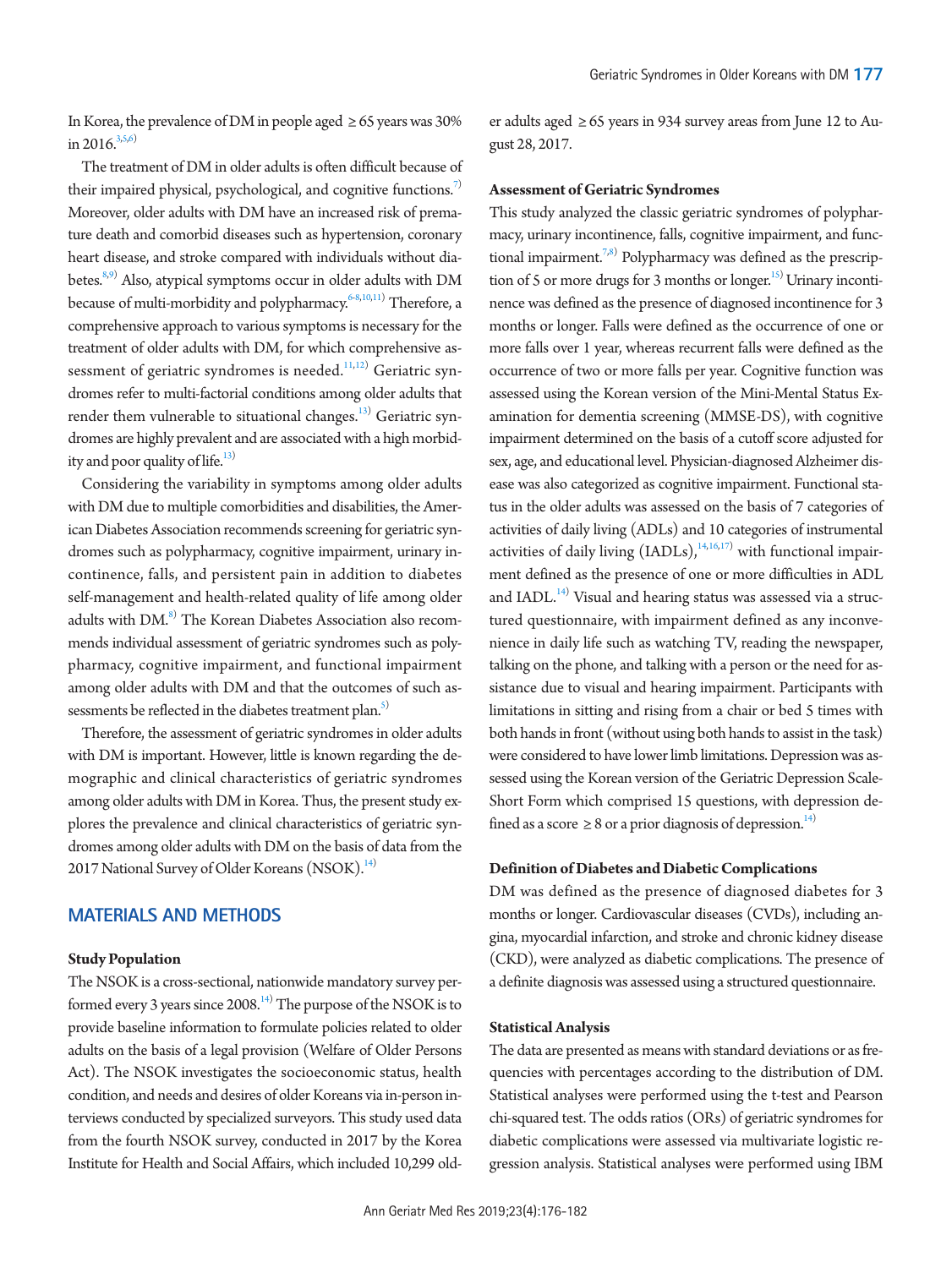SPSS Statistics for Windows version 24.0 (IBM Corp., Armonk, NY, USA). Analysis items with p < 0.05 were considered statistically significant.

## **Ethical Considerations**

The study was conducted in accordance with the tenets of the Declaration of Helsinki. All NSOK protocols were approved by the Institutional Review Board of the Korea Institute for Health and Social Affairs (No. 2017-11). All participants volunteered and provided written informed consent before their enrollment. All participants' records were anonymized before accession by the authors and all procedures were performed according to approved guidelines and regulations.

## **RESULTS**

## **Baseline Characteristics**

This study included 10,299 participants (4,120 men and 6,179 women) aged 65–106 years, 2,395 (928 men and 1,467 women) of whom had DM. [Table 1](#page-2-0) shows the baseline characteristics of participants in this study according to diabetic status. No significant differences in age, sex, and smoking status were observed. However, participants with DM had a higher body mass index and prevalence of hypertension, dyslipidemia, CKD, and CVD than did participants without DM. The DM group had more comorbidities than did the non-DM group ( $p < 0.001$ ).

## **Geriatric Syndromes among Older Adults according to DM Status**

Patients with DM were prescribed an average of 6.2 medications,

which was significantly higher than that in the non-DM group (3.4 medications)  $(p < 0.001)$  [\(Table 2](#page-3-0)). The prevalence of polypharmacy ( $\geq$  5 prescribed medications during  $\geq$  3 months) was 64.1% in the DM group and 31.6% in the non-DM group  $(p < 0.001)$ . One or more falls per year observed in 18.7% of participants in the DM group compared with 14.9% of participants in the non-DM group and the incidence of recurrent falls ( $\geq$  2 falls per year) was also significantly higher in the DM group ( $p < 0.001$ ). The prevalence of urinary incontinence was significantly higher in the DM group  $(3.8\%)$  than in the non-DM group  $(2.5\%)$  ( $p = 0.001$ ). The prevalence of cognitive impairment was 17.7% in the DM group and 14.9% in the non-DM group ( $p = 0.001$ ). Visual and hearing impairment observed in 46.6% of participants in the DM group compared with 42.7% of participants in the non-DM group  $(p = 0.001)$ . Lower limb limitations were observed in 27.2% of participants in the DM group compared with 21.2% of participants in the non-DM group (p < 0.001). Functional impairment, as assessed by ADL and IADL, existed in 32.2% of participants in the DM group compared with 26.8% of participants in the non-DM group ( $p < 0.001$ ). Depression existed in 14.8% of participants in the DM group compared with 10.8% of participants in the non-DM group ( $p < 0.001$ ).

# **Association between Diabetic Complications and Geriatric Syndromes in Older Adults with DM**

A significant association was observed between CVD and polypharmacy (OR = 7.01; 95% confidence interval [CI], 5.03–10.03) [\(Table 3\)](#page-3-1). Participants with CVD had significantly higher ORs for falls (OR = 1.44; 95% CI,  $1.11-1.87$ ), cognitive impairment (OR = 1.34; 95% CI, 1.03–1.75), and functional impairment

<span id="page-2-0"></span>**Table 1.** Clinical characteristics of participants from the 2017 National Survey of Older Koreans

| Characteristic                          | Without DM $(n = 7,904)$ | With DM $(n = 2,395)$ | p-value        |
|-----------------------------------------|--------------------------|-----------------------|----------------|
| Age $(y)$                               | $74.6 \pm 6.5$           | $74.6 \pm 5.9$        | 0.872          |
| Sex, male                               | 3,192(40.5)              | 928(39.0)             | 0.198          |
| Years of education                      | $6.8 \pm 4.6$            | $6.5 \pm 4.6$         | 0.008          |
| Current smoking                         | 754(9.5)                 | 204(8.5)              | 0.142          |
| Alcohol consumption                     | 2,029(25.7)              | 497(20.8)             | < 0.001        |
| Body mass index $\frac{\text{kg}}{m^2}$ | $23.3 \pm 3.0$           | $24.1 \pm 3.1$        | ${}_{< 0.001}$ |
| Physical activity, $\geq 150$ min/wk    | 3,627(45.9)              | 1,085(45.3)           | 0.631          |
| Hypertension                            | 4,322(54.7)              | 1,804(75.3)           | ${}_{< 0.001}$ |
| Dyslipidemia                            | 1,937(24.5)              | 944 (39.4)            | < 0.001        |
| Cancer                                  | 276(3.5)                 | 95(4.0)               | 0.303          |
| Cardiovascular disease                  | 1,041(13.2)              | 428(17.9)             | < 0.001        |
| Chronic kidney disease                  | 90(1.1)                  | 101(4.2)              | < 0.001        |
| Comorbidity                             | $2.5 \pm 1.7$            | $4.0 \pm 1.7$         | < 0.001        |

Values are presented as mean±standard deviation or number (%).

DM, diabetes mellitus.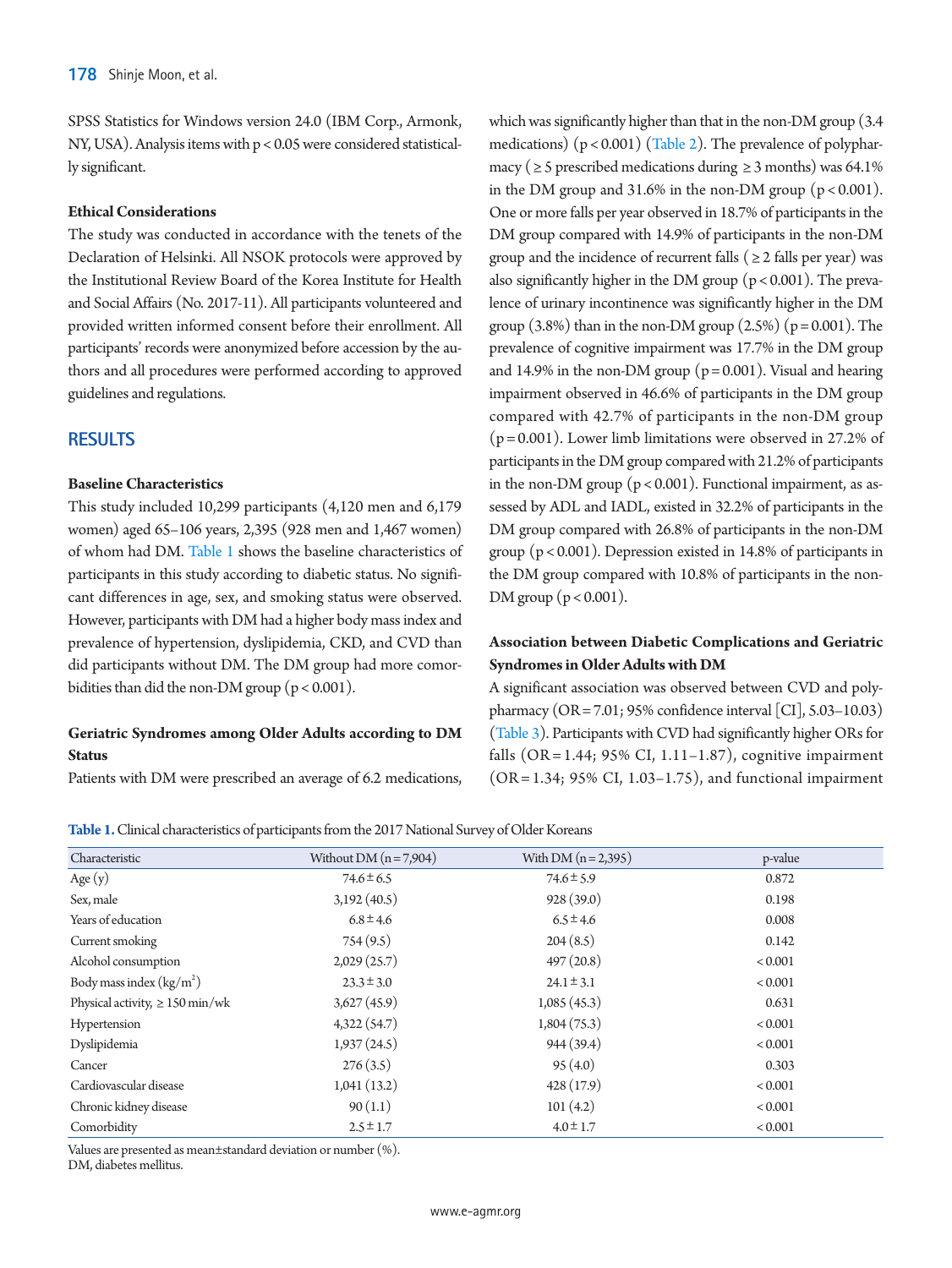<span id="page-3-0"></span>

|  |  |  | <b>Table 2.</b> Characteristics of patients with geriatric syndromes according to DM status |  |  |  |  |  |  |  |  |
|--|--|--|---------------------------------------------------------------------------------------------|--|--|--|--|--|--|--|--|
|--|--|--|---------------------------------------------------------------------------------------------|--|--|--|--|--|--|--|--|

| Characteristic                            | Without DM $(n=7,904)$ | With $DM(n=2,395)$ | p-value        |
|-------------------------------------------|------------------------|--------------------|----------------|
| Number of medications                     | $3.5 \pm 3.9$          | $6.2 \pm 4.3$      | ${}_{< 0.001}$ |
| Polypharmacy, $\geq$ 5 medications        | 2,496(31.6)            | 1,534(64.1)        | ${}_{< 0.001}$ |
| Urinary incontinence                      | 201(2.5)               | 91(3.8)            | 0.001          |
| Falls, $\geq 1$ per year                  | 1,173(14.9)            | 446(18.7)          | ${}_{< 0.001}$ |
| Recurrent falls, $\geq 2$ per year        | 397(5.1)               | 166(7.0)           | ${}_{< 0.001}$ |
| MMSE-DS score                             | $25.1 \pm 3.9$         | $24.7 \pm 3.9$     | ${}_{< 0.001}$ |
| Cognitive impairment                      | 1,155(14.9)            | 415(17.7)          | 0.001          |
| Functional impairment                     | 2,120(26.8)            | 771(32.2)          | ${}_{< 0.001}$ |
| SGDS score                                | $5.1 \pm 1.9$          | $5.3 \pm 2.0$      | ${}_{< 0.001}$ |
| Depression                                | 838 (10.8)             | 347(14.8)          | ${}_{< 0.001}$ |
| Number of coexisting geriatric syndromes* |                        |                    | < 0.001        |
|                                           | 2,496(32.2)            | 921(39.3)          |                |
| $\mathbf{2}$                              | 1,245(16.1)            | 593(25.3)          |                |
| $\geq$ 3                                  | 604(7.8)               | 325(13.9)          |                |
| 171 (a/                                   |                        |                    |                |

Values are presented as mean±standard deviation or number (%).

DM, diabetes mellitus.

\*Geriatric syndromes included polypharmacy, urinary incontinence, falls, cognitive impairment, and functional impairment.

(OR = 1.78; 95% CI, 1.40–2.27) [\(Table 3](#page-3-1)). However, CVD was not associated with urinary incontinence. Furthermore, participants with CKD had significantly higher ORs for polypharmacy  $(OR = 3.85; 95\% CI, 2.11 - 7.00)$ , urinary incontinence (OR = 5.07; 95% CI, 2.49–10.33), and functional impairment (OR = 2.47; 95% CI, 1.60–3.82) [\(Table 3](#page-3-1)). Finally, the number of geriatric syndromes was significantly associated with CVD and CKD in patients with DM [\(Table 4\)](#page-3-2).

## **DISCUSSION**

This study evaluated the prevalence of geriatric syndromes among older Korean adults with DM. Patients with DM had a significantly higher prevalence of geriatric syndromes than did participants without DM. In addition, diabetic complications such as CVD and CKD were associated with geriatric syndromes.

Despite its importance in clinical practice, a universal definition of polypharmacy has yet to be established. Many studies, including the present study, defined polypharmacy as the daily use of 5 or more medicines.<sup>15[,18\)](#page-5-12)</sup> Although the prevalence of polypharmacy among older adults with DM varied from 6.25% to 93.4%, DM is a considerable cause of polypharmacy due to the requirement of glycemic control and treatment of diabetic complications.<sup>18)</sup> Growing evidence suggests that polypharmacy in patients with DM patients increases the number of adverse drug events such as severe hypoglycemia, drug-drug interactions, and interactions with coexisting comorbidities.<sup>[18](#page-5-12)[-24](#page-5-13))</sup> Particularly, older adults with DM are at a high risk for polypharmacy because of multi-morbidity, age-related

<span id="page-3-1"></span>**Table 3.** Association of geriatric syndromes with cardiovascular disease and chronic kidney disease

|                       | Cardiovascular disease | Chronic kidney disease |
|-----------------------|------------------------|------------------------|
| Polypharmacy          | $7.10(5.03 - 10.03)$   | $3.85(2.11 - 7.00)$    |
| Falls                 | $1.44(1.11-1.87)$      | $1.33(0.81 - 2.18)$    |
| Urinary incontinence  | $1.25(0.70-2.23)$      | $5.07(2.49 - 10.33)$   |
| Cognitive impairment  | $1.34(1.03-1.76)$      | $0.93(0.54 - 1.60)$    |
| Functional impairment | $1.78(1.40 - 2.26)$    | $2.47(1.60-3.82)$      |

Values are presented as odds ratio (95% confidence interval). The data were adjusted for age, sex, smoking status, alcohol consumption, body mass index, hypertension, and dyslipidemia.

<span id="page-3-2"></span>

| <b>Table 4.</b> Association of the numbers of coexisting geriatric syndromes |  |  |
|------------------------------------------------------------------------------|--|--|
| with cardiovascular disease and chronic kidney disease                       |  |  |

|                                   | Cardiovascular disease | Chronic kidney disease |
|-----------------------------------|------------------------|------------------------|
| Numbers of geriatric<br>syndromes |                        |                        |
| $\Omega$                          | Reference              | Reference              |
|                                   | $6.05(3.70-9.90)$      | $5.02(1.77 - 14.25)$   |
| $\mathfrak{D}$                    | $8.29(4.98-13.81)$     | $7.72(2.67-22.35)$     |
| $>$ 3                             | $12.28(7.18 - 21.00)$  | 11.272 (3.80-33.40)    |

Values are presented as odds ratio (95% confidence interval). The data were adjusted for age, sex, smoking status, alcohol consumption, body mass index, hypertension, and dyslipidemia.

pharmacokinetic changes in liver or kidney diseases, and non-ad-herence to treatment regimens.<sup>[18](#page-5-12)[,25](#page-5-14),[26](#page-5-15)</sup>) The results of the present study also show a significantly higher rate of polypharmacy among older patients with DM than among non-DM participants. Notably, polypharmacy in patients with DM was associated with high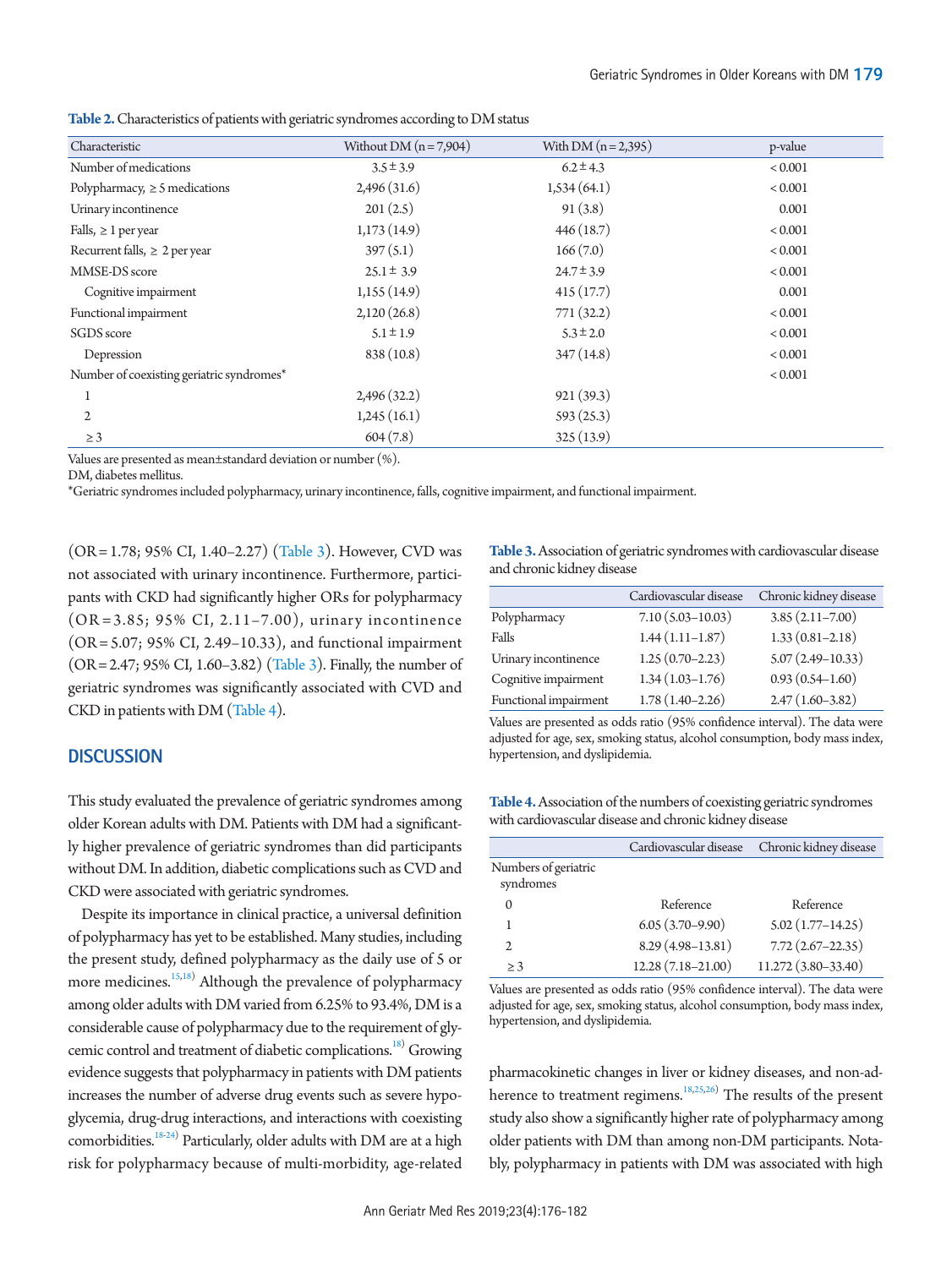prevalence of CVD and CKD. This result supports the guidelines of the American Diabetes Association and Korean Diabetes Association that recommend screening for polypharmacy in older patients with DM. Although the harms of polypharmacy are uniformly reported, the balance of benefits and harms has not been evaluated in randomized controlled trials.<sup>26)</sup> Therefore, a reduction in the number of medications should be determined on the basis of individual benefits and harms.

Falls are a major geriatric syndrome that can lead to fractures, aggravation of glycemic control, and reduction in the quality of life of older persons with DM. Several studies have shown that DM is a major risk factor for falls.<sup>27[,28\)](#page-5-13)</sup> The Study of Osteoporotic Fractures, which included 9,247 older women, demonstrated that women with DM had an increased risk of falling compared with non-DM women.<sup>27)</sup> The Women's Health and Aging Study also showed that DM was associated with an increased risk of falls.<sup>28)</sup> The present study also observed a significantly higher incidence of falls among patients with DM. The increased risk of falls may be partially explained by gait impairment in patients with  $DM^{29-31)}$  $DM^{29-31)}$  $DM^{29-31)}$ . Moreover, our study showed higher prevalence of visual and hearing impairment, lower limb limitations, and functional impairment in older adults with DM, which might contribute to gait impairment and an increased incidence of falls.

Previous studies have reported an association between diabetes and urinary incontinence. $3^{2.34)}$  In a prospective study of 81,854 women, the prevalence of urinary incontinence was 24.4% among women with DM and 17.1% among those without DM. A 1.21 fold increased risk for any urinary incontinence (95% CI, 1.02– 1.43) and 1.40-fold increased risk of severe incontinence in patients with DM were also reported  $(95\%$  CI,  $1.15-1.71$ .<sup>33)</sup> The present study also showed the association between urinary incontinence and DM. While the prevalence of urinary incontinence identified in this study was lower than that reported previously,  $32-34$  $32-34$ ) it was similar to those reported in previous Korean studies.<sup>[35,](#page-6-2)[36\)](#page-6-3)</sup> Urinary incontinence was also significantly correlated with CKD in the present. However, because of the cross-sectional nature, a prospective study is needed to assess the causal relationship between urinary incontinence and CKD.

Various studies have reported an association between diabetes and cognitive impairment.<sup>37[,38\)](#page-6-2)</sup> Epidemiological studies have observed a 1.6- to 3.0-fold increased risk of dementia among patients with DM.<sup>39[,40](#page-6-6))</sup> Hyperglycemia, advanced glycation end products, and hyperinsulinemia or insulin resistance are associated with the pathophysiological mechanisms underlying cognitive impair-ment.<sup>[37](#page-6-4),[38](#page-6-2),[41](#page-6-7)[-43\)](#page-6-8)</sup> We also observed a higher prevalence of cognitive impairment among patients with DM. Moreover, cognitive impairment was associated with CVD among the patients with DM in

the present study. This finding is similar to that of the Memory in Diabetes sub-study of the Action to Control Cardiovascular Risk in Diabetes study, which reported that cognitive impairment is associated with an increased risk of CVD.<sup>44)</sup>

Functional impairment is one of the most serious geriatric symptoms.<sup>7)</sup> A cross-sectional study of 6,588 community-dwelling individuals aged  $\geq 60$  years demonstrated a 2- to 3-fold higher risk of functional disability in patients with DM.<sup>45)</sup> In the Women's Health and Aging Study, DM was associated with a 1.6-fold increased risk of functional disability in domains such as bathing, transfer from bed to chair, using the toilet, dressing, and eating.<sup>[46](#page-6-11))</sup> The Study of Osteoporosis Fractures reported that women aged ≥ 65 years with DM had a 2- to 2.5-fold increased incidence of functional disability.<sup>47)</sup> The results of the present study are similar to those of previous studies. In this study, functional impairment was associated with an increased prevalence of CVD and CKD. However, since CVD and CKD are important contributors to functional disabilities in patients with DM, a prospective study is necessary to assess the causal relationship.

Notably, the present study showed that the number of geriatric syndromes was associated with CVD and CKD in patients with DM, a finding that indicates the cumulative effects of multiple geriatric syndromes and that forms the basis of the current guideline that recommends screening for geriatric syndrome in older adults with  $DM.<sup>5,8</sup>$  $DM.<sup>5,8</sup>$  $DM.<sup>5,8</sup>$ 

To our knowledge, the present study is the first to use a large representative sample to assess geriatric syndromes in Korean patients with DM. However, this study has several limitations. First, because of the cross-sectional nature, further prospective studies are needed to assess the causal relationship between geriatric syndromes and diabetic complications. Second, considering the lack of laboratory data and diagnoses made on the basis of responses to structured questionnaires, the prevalence of underlying diseases might be underestimated.

In conclusion, the results of this study demonstrate a higher prevalence of geriatric syndromes among older adults with DM and also confirm the association of CVD and CKD and multiple geriatric syndromes in these patients. This result is meaningful, as it forms the basis of the current DM guidelines that recommend the assessment of geriatric syndromes in older patients with DM. However, further prospective studies are needed to assess the correlation between geriatric syndromes and prognosis in patients with DM.

# **CONFLICT OF INTEREST DISCLOSURES**

The researchers claim no conflicts of interest.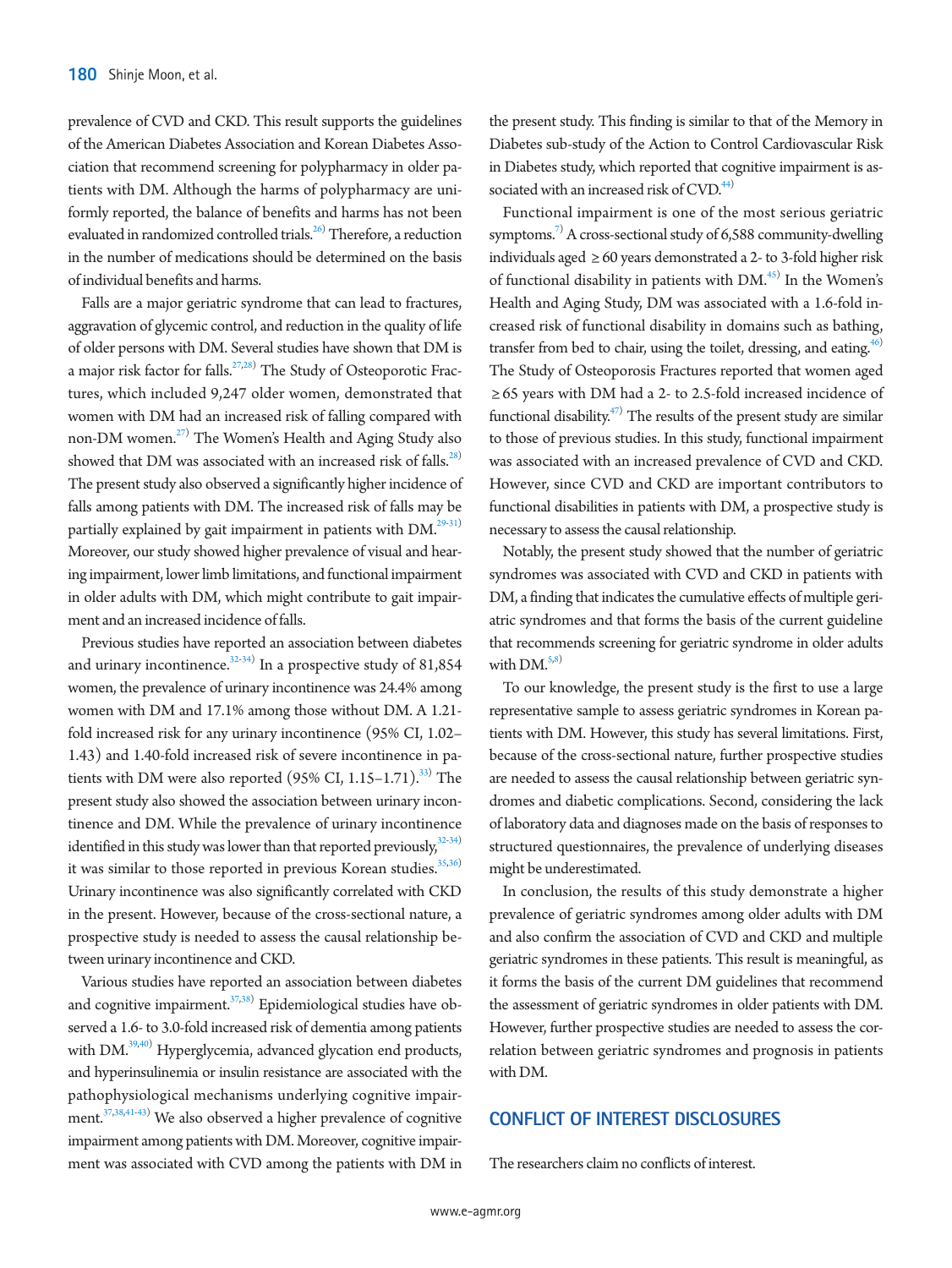# **REFERENCES**

- <span id="page-5-0"></span>1. He W, Goodkind D, Kowal P. An aging world: 2015. International population reports. Washington: United States Census Bureau; 2016.
- <span id="page-5-3"></span>2. Korea Statistical Information System. Population structure by age and sex [Internet]. Daejeon: Statistics Korea; c2019 [cited 2019 Oct 31]. Available from: http:/[/www.index.go.kr/potal/](www.index.go.kr/potal/main/EachDtlPageDetail.do?idx_cd=1010.) [main/EachDtlPageDetail.do?idx\\_cd = 1010.](www.index.go.kr/potal/main/EachDtlPageDetail.do?idx_cd=1010.)
- 3. [Jang IY, Lee HY, Lee E; The 50th Anniversary Committee of](https://doi.org/10.4235/agmr.19.0013)  [Korean Geriatrics Society. Geriatrics Fact Sheet in Korea 2018](https://doi.org/10.4235/agmr.19.0013)  [from National Statistics. Ann Geriatr Med Res 2019;23:50-53.](https://doi.org/10.4235/agmr.19.0013)
- <span id="page-5-1"></span>4. Cho NH, Shaw JE, Karuranga S, Huang [Y, da Rocha Fernandes](https://doi.org/10.1016/j.diabres.2018.02.023)  [JD, Ohlrogge AW, et al. IDF Diabetes Atlas: Global estimates of](https://doi.org/10.1016/j.diabres.2018.02.023)  [diabetes prevalence for 2017 and projections for 2045. Diabetes](https://doi.org/10.1016/j.diabres.2018.02.023)  [Res Clin Pract 2018;138:271-81.](https://doi.org/10.1016/j.diabres.2018.02.023)
- <span id="page-5-2"></span>5. Korean Diabetes Association. Treatment guideline of diabetes. 6th ed. Seoul: Korean Diabetes Association; 2019.
- <span id="page-5-4"></span>6. Korean Diabetes Association. Elderly diabetes mellitus. 3rd ed. Seoul: Korean Diabetes Association; 2018.
- <span id="page-5-7"></span>7. Araki A, Ito H. Diabetes mellitus and geriatric synd[romes. Geri](https://doi.org/10.1111/j.1447-0594.2008.00495.x)[atr Gerontol Int 2009;9:105-14.](https://doi.org/10.1111/j.1447-0594.2008.00495.x)
- 8. [American Diabetes Association. 12. Older adults: standards of](https://doi.org/10.2337/dc19-S012)  [medical care in diabetes-2019. Diabetes Care 2019;42\(Suppl](https://doi.org/10.2337/dc19-S012)  [1\):S139-S147.](https://doi.org/10.2337/dc19-S012)
- <span id="page-5-5"></span>9. Kirkman MS, Briscoe VJ, Clark N, Flor[ez H, Haas LB, Halter JB,](https://doi.org/10.1210/MTP3.9781936704835.ch21)  [et al. Diabetes in older adults. Diabetes Care 2012;35:2650-64.](https://doi.org/10.1210/MTP3.9781936704835.ch21)
- <span id="page-5-6"></span>1[0. Won CW, Yoo HJ, Yu SH, Kim CO, Dumlao LC, Dewiasty E, et](https://doi.org/10.1016/j.eurger.2013.07.005)  [al. Lists of geriatric syndromes in the Asian-Pacific geriatric soci](https://doi.org/10.1016/j.eurger.2013.07.005)[eties. Eur Geriatr Med 2013;4:335-8](https://doi.org/10.1016/j.eurger.2013.07.005).
- 11. [Yoo HJ. Clinical implications of geriatric syndromes. J Korean](https://doi.org/10.5124/jkma.2014.57.9.738)  [Med Assoc 2014;57:738-42.](https://doi.org/10.5124/jkma.2014.57.9.738)
- <span id="page-5-8"></span>12. B[ourdel-Marchasson I, Berrut G. Caring the elderly diabetic pa](https://doi.org/10.1016/S1262-3636(05)73647-8)[tient with respect to concepts of successful aging and frailty. Dia](https://doi.org/10.1016/S1262-3636(05)73647-8)[betes Metab 2005;31 Spec No 2:5S13-5S19](https://doi.org/10.1016/S1262-3636(05)73647-8).
- 13. [Inouye SK, Studenski S, Tinetti ME, Kuchel GA. Geriatric syn](https://doi.org/10.1111/j.1532-5415.2007.01156.x)[dromes: clinical, research, and policy implications of a core geri](https://doi.org/10.1111/j.1532-5415.2007.01156.x)[atric concept. J Am Geriatr Soc 2007;55:780-91.](https://doi.org/10.1111/j.1532-5415.2007.01156.x)
- <span id="page-5-12"></span><span id="page-5-9"></span>14. Chung H. 2017 National Survey of Older Koreans: findings and implications. Sejong: Korea Institute for Health and Social Affairs; 2018.
- 15. Masnoon N, Shakib S, Kalisch-Ellett L, Caughey GE. What is polypharmacy[? A systematic review of definitions. BMC Geriatr](https://doi.org/10.1186/s12877-017-0621-2)  [2017;17:230.](https://doi.org/10.1186/s12877-017-0621-2)
- <span id="page-5-10"></span>1[6. Brown RT, Diaz-Ramirez LG, Boscardin WJ, Lee SJ, Steinman](https://doi.org/10.7326/M17-0496)  [MA. Functional impairment and decline in middle age: a cohort](https://doi.org/10.7326/M17-0496)  [study. Ann Intern Med 2017;167:761-8.](https://doi.org/10.7326/M17-0496)
- <span id="page-5-11"></span>17[. Johnson JK, Lui LY, Yaffe K. Executive function, more than glob](https://doi.org/10.1093/gerona/62.10.1134)[al cognition, predicts functional decline and mortality in elderly](https://doi.org/10.1093/gerona/62.10.1134)  [women. J Gerontol A Biol Sci Med Sci 2007;62:1134-41.](https://doi.org/10.1093/gerona/62.10.1134)
- 18. [Al-Musawe L, Martins AP, Raposo JF, Torre C. The association](https://doi.org/10.1016/j.diabres.2019.107804)  [between polypharmacy and adverse health consequences in el](https://doi.org/10.1016/j.diabres.2019.107804)[derly type 2 diabetes mellitus patients; a systematic review and](https://doi.org/10.1016/j.diabres.2019.107804)  [meta-analysis. Diabetes Res Clin Pract](https://doi.org/10.1016/j.diabres.2019.107804) 2019;155:107804.
- 19. [Shorr RI, Ray WA, Daugherty JR, Griffin MR. Incidence and](https://doi.org/10.1001/archinte.1997.00440360095010)  [risk factors for serious hypoglycemia in older persons using insu](https://doi.org/10.1001/archinte.1997.00440360095010)[lin or sulfonylureas. Arch Intern Med 1997;157:1681-6.](https://doi.org/10.1001/archinte.1997.00440360095010)
- 20. [Field TS, Gurwitz JH, Harrold LR, Rothschild J, DeBellis KR,](https://doi.org/10.1111/j.1532-5415.2004.52367.x)  [Seger AC, et al. Risk factors for adverse drug events among older](https://doi.org/10.1111/j.1532-5415.2004.52367.x)  [adults in the ambulatory setting. J Am Geriatr Soc 2004;](https://doi.org/10.1111/j.1532-5415.2004.52367.x) [52:1349-54.](https://doi.org/10.1111/j.1532-5415.2004.52367.x)
- 21. [Marcum ZA, Amuan ME, Hanlon JT, Aspinall SL, Handler SM,](https://doi.org/10.1111/j.1532-5415.2011.03772.x)  [Ruby CM, et al. Prevalence of unplanned hospitalizations caused](https://doi.org/10.1111/j.1532-5415.2011.03772.x)  [by adverse drug reactions in older veterans. J Am Geriatr Soc](https://doi.org/10.1111/j.1532-5415.2011.03772.x)  [2012;60:34-41.](https://doi.org/10.1111/j.1532-5415.2011.03772.x)
- <span id="page-5-15"></span>22[. Doan J, Zakrzewski-Jakubiak H, Roy J, Turgeon J, Tannenbaum](https://doi.org/10.1345/aph.1R621)  [C. Prevalence and risk of potential cytochrome P450-mediated](https://doi.org/10.1345/aph.1R621)  [drug-drug interactions in older hospitalized patients with poly](https://doi.org/10.1345/aph.1R621)[pharmacy. Ann Pharmacother 2013;47:324-32](https://doi.org/10.1345/aph.1R621).
- <span id="page-5-16"></span>23[. Johnell K, Klarin I. The relationship between number of drugs](https://doi.org/10.2165/00002018-200730100-00009)  [and potential drug-drug interactions in the elderly: a study of](https://doi.org/10.2165/00002018-200730100-00009)  [over 600,000 elderly patients from the Swedish Prescribed Drug](https://doi.org/10.2165/00002018-200730100-00009)  [Register. Drug Saf 2007;30:911-8.](https://doi.org/10.2165/00002018-200730100-00009)
- <span id="page-5-13"></span>24. Fitz[gerald SP, Bean NG. An analysis of the interactions between](https://doi.org/10.1016/j.jamda.2010.05.008)  [individual comorbidities and their treatments: implications for](https://doi.org/10.1016/j.jamda.2010.05.008)  [guidelines and polypharmacy. J Am Med Dir Assoc 2010;](https://doi.org/10.1016/j.jamda.2010.05.008) [11:475-84](https://doi.org/10.1016/j.jamda.2010.05.008).
- <span id="page-5-14"></span>2[5. Noale M, Veronese N, Cavallo Perin P, Pilotto A, Tiengo A,](https://doi.org/10.1007/s00592-015-0790-4)  [Crepaldi G, et al. Polypharmacy in elderly patients with type 2](https://doi.org/10.1007/s00592-015-0790-4)  [diabetes receiving oral antidiabetic treatment. Acta Diabetol](https://doi.org/10.1007/s00592-015-0790-4)  [2016;53:323-30.](https://doi.org/10.1007/s00592-015-0790-4)
- 26. [Lipska KJ, Krumholz H, Soones T, Lee SJ. Polypharmacy in the](https://doi.org/10.1001/jama.2016.0299)  [aging patient: a review of glycemic control in older adults with](https://doi.org/10.1001/jama.2016.0299)  [type 2 diabetes. JAMA 2016;315:1034-45.](https://doi.org/10.1001/jama.2016.0299)
- 27. [Schwartz AV, Hillier TA, Sellmeyer DE, Resnick HE, Gregg E,](https://doi.org/10.2337/diacare.25.10.1749)  [Ensrud KE, et al. Older women with diabetes have a higher risk](https://doi.org/10.2337/diacare.25.10.1749)  [of falls: a prospective study. Diabetes Care 2002;25:1749-54.](https://doi.org/10.2337/diacare.25.10.1749)
- 28. [Volpato S, Leveille SG, Blaum C, Fried LP, Guralnik JM. Risk](https://doi.org/10.1093/gerona/60.12.1539)  [factors for falls in older disabled women with diabetes: the wom](https://doi.org/10.1093/gerona/60.12.1539)[en's health and aging study. J Gerontol A Biol Sci Med Sci 2005;](https://doi.org/10.1093/gerona/60.12.1539) [60:1539-45.](https://doi.org/10.1093/gerona/60.12.1539)
- <span id="page-5-17"></span>29. Pet[rofsky JS, Cuneo M, Lee S, Johnson E, Lohman E. Correla](https://www.ncbi.nlm.nih.gov/pubmed/16810132)[tion between gait and balance in people with and without Type](https://www.ncbi.nlm.nih.gov/pubmed/16810132)  [2 diabetes in normal and subdued light. Med Sci Monit 2006;](https://www.ncbi.nlm.nih.gov/pubmed/16810132)